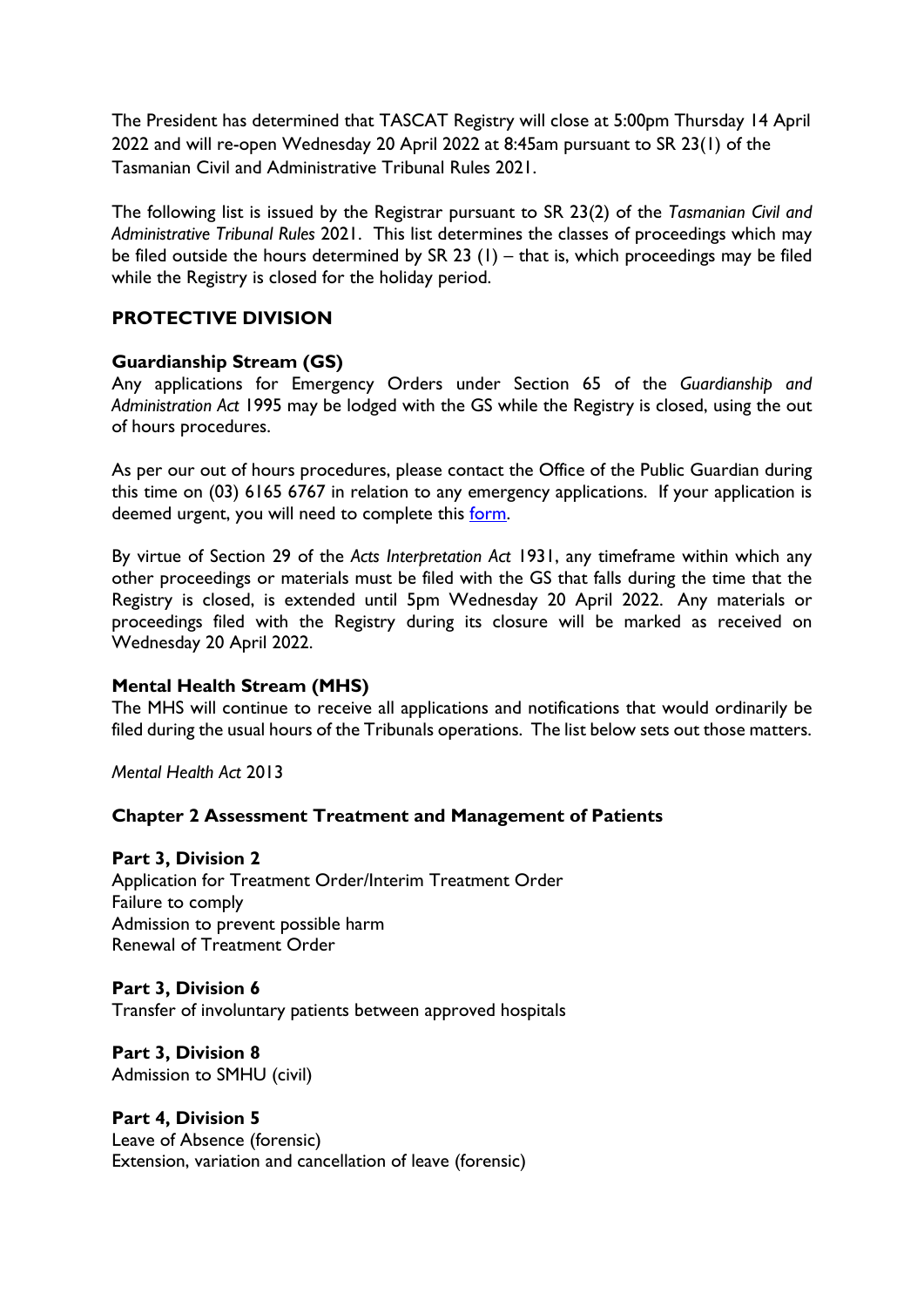### **Part 5, Division 2**

Authorisation of treatment by Tribunal (forensic) Discharge of treatment authorisation (forensic) Interim authorisation of treatment by Tribunal member (forensic)

### **Part 6**

Special psychiatric treatment

## **Chapter 3 Oversight and Review**

### **Part 3, Division 2**

Tribunal reviews Review of Assessment Orders Review of Treatment Order Variation of Treatment Order Review of involuntary admission to SMHU Review of refusal to return forensic patient to external custodian Review of status of voluntary inpatient Review of admission to SMHU of prisoner or youth detainee Review of urgent circumstances treatment Review of seclusion and restraint Review of force Review of withholding information Review of involuntary patient of forensic patient transfer within Tasmania Review of determination relating to leave of absence Review of exercise of visiting, telephone or correspondence right Review forensic patient's treatment authorisation Other reviews (any decision for which express provision is not made in the Act)

*Criminal Justice (Mental Impairment) Act 1999*

Any applications under Section 31 of the Criminal Justice (Mental Impairment) Act 1999.

# **GENERAL DIVISION**

### **Resource and Planning Stream (RPS)**

Any interlocutory applications for interim orders under civil enforcement proceedings including but not limited to:

- *Marine Farming Planning Act* 1995;
- *Environmental Management and Pollution Control Act* 1994;
- *Historic Cultural Heritage Act* 1995;
- *Land Use Planning and Approvals Act* 1993;
- *Water Management Act* 1999;
- *Neighbourhood Disputes About Plants Act* 2017;